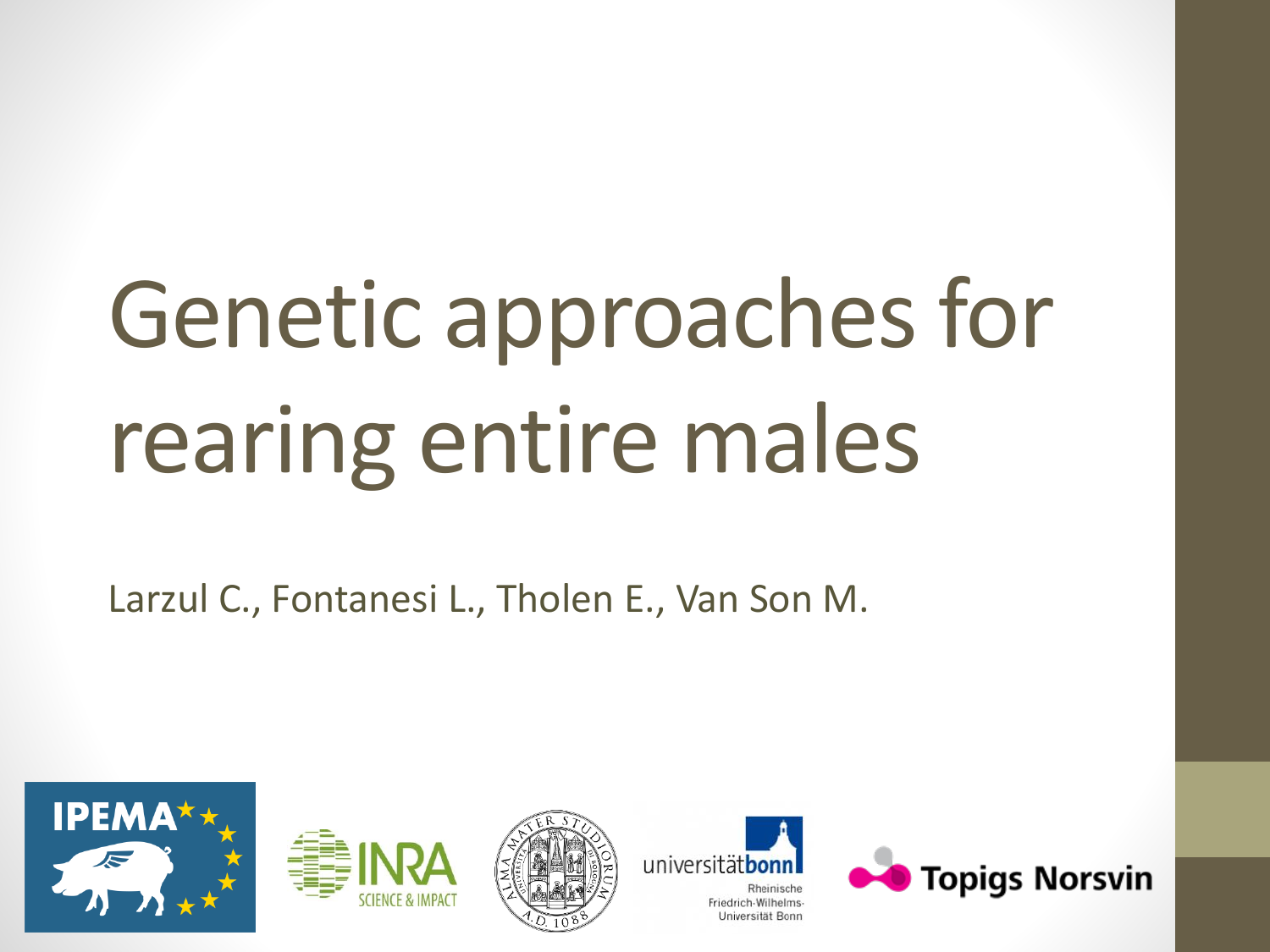#### Genetic background for entire males

- Two topics mainly related to boar taint
	- Understand genetic determinism of boar taint
	- Implement selection or new breeding technologies in nucleus populations to reduce boar taint risk
- Other traits to be explored
	- Damaging behaviour
	- Maternal/paternal fertility
	- Fatty acid composition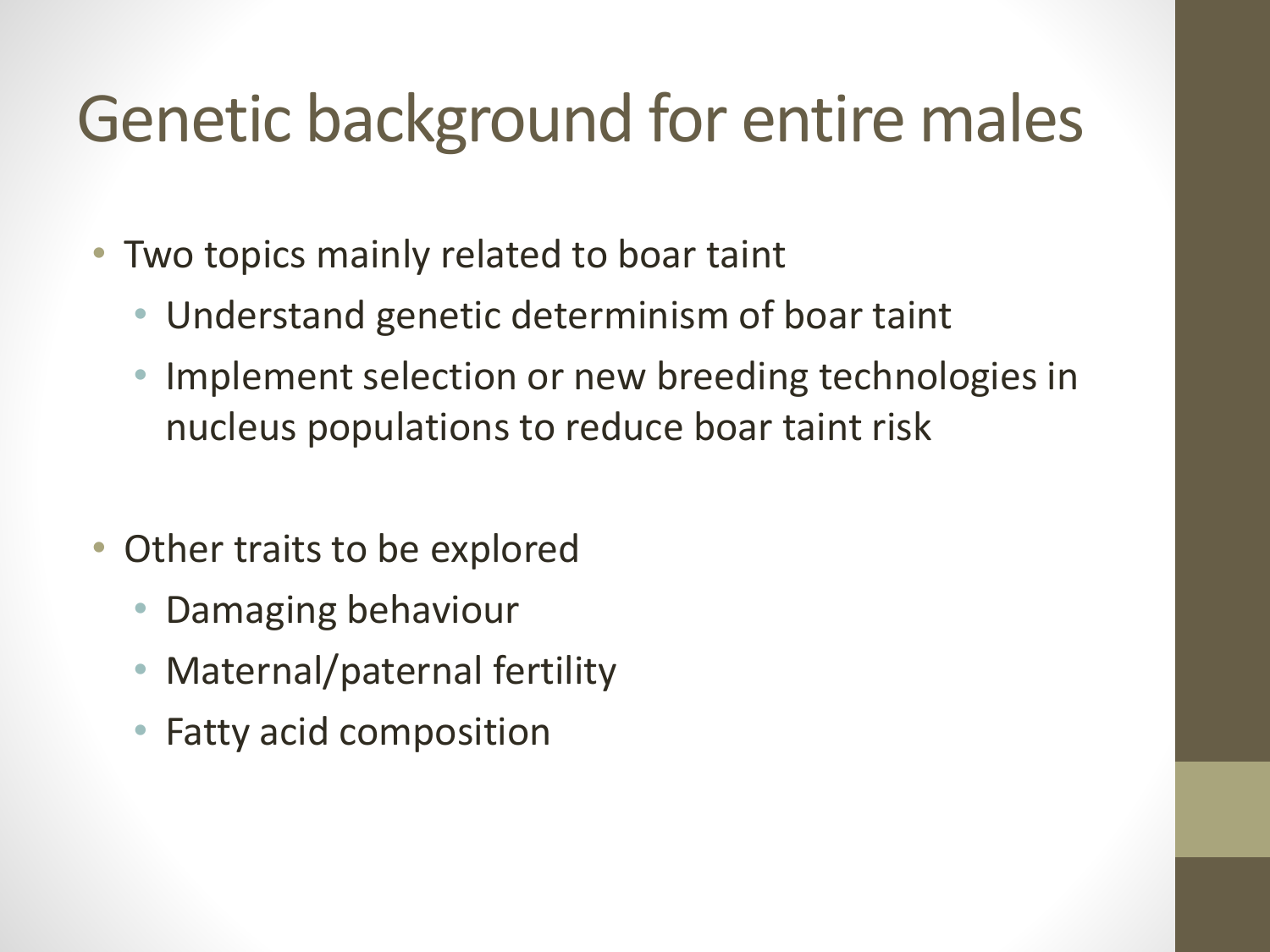### Genetics of boar taint

- Heritable traits
	- Androstenone  $h^2 \sim 0.6$
	- Skatole  $h^2 \sim 0.3$
	- Human Nose Score  $h^{2,\infty}$ 0.2 (with qualified testers)
- Genetically related
	- Androstenone/skatole rg~ 0.4
	- HNS/skatole rg~0.8
	- HNS/Andostenone rg~0.6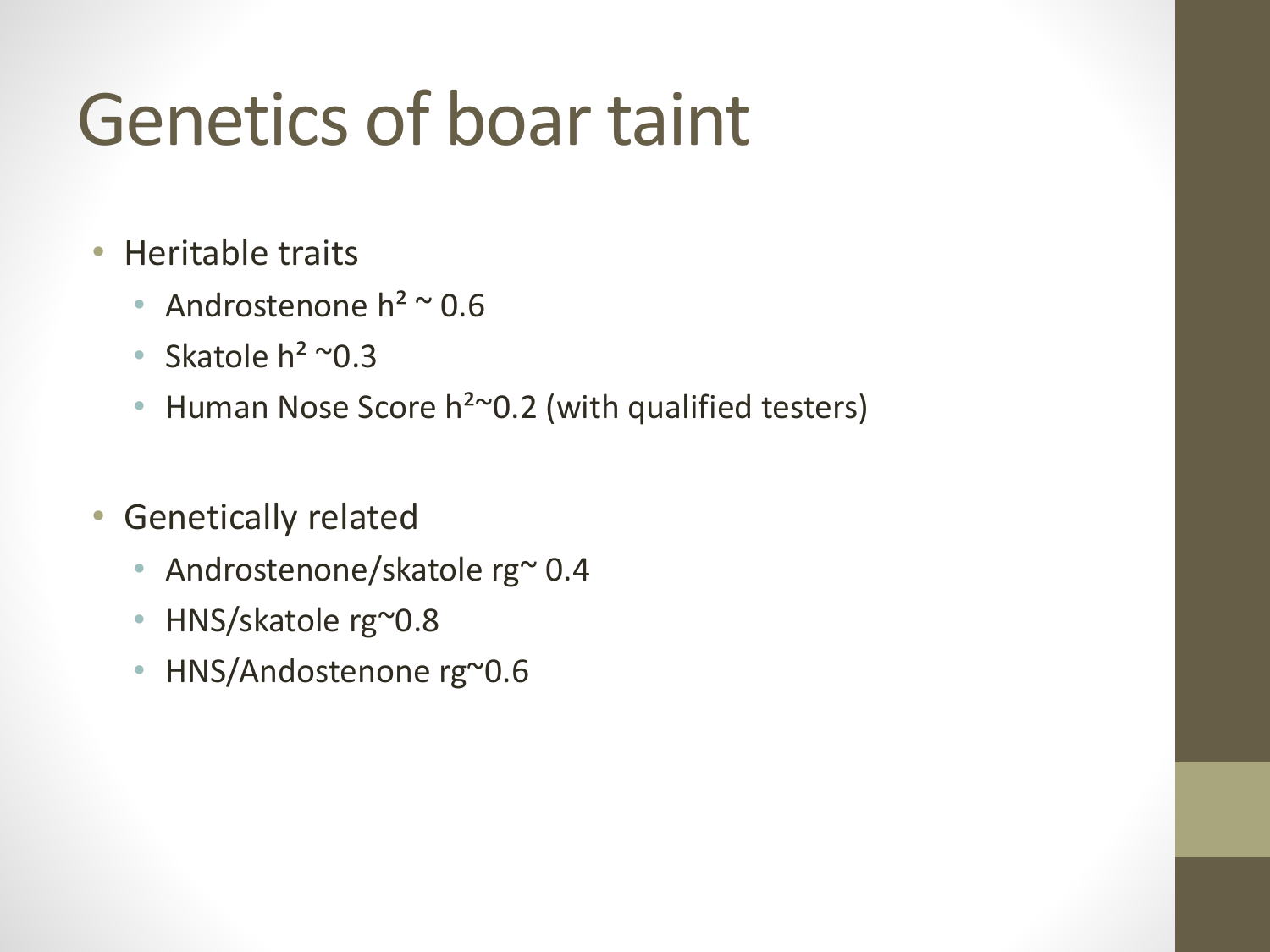#### Looking for candidate genes

• « classical way »= Metabolism > enzymes > genes



Robic et al. 2014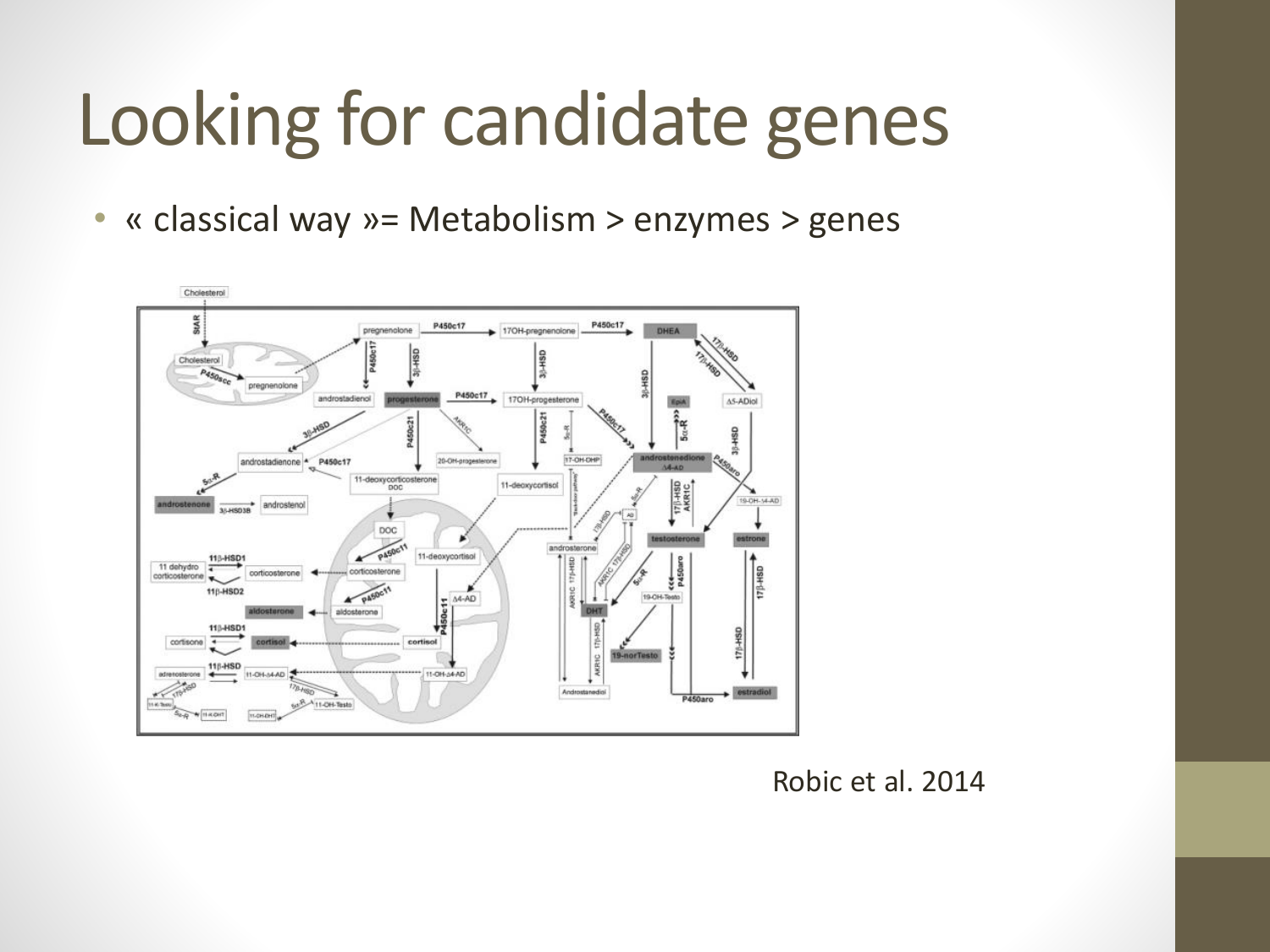### Looking for candidate genes

• (« omics way ») Transcriptomic/expression studies (tissue specific)



Drag et al. 2017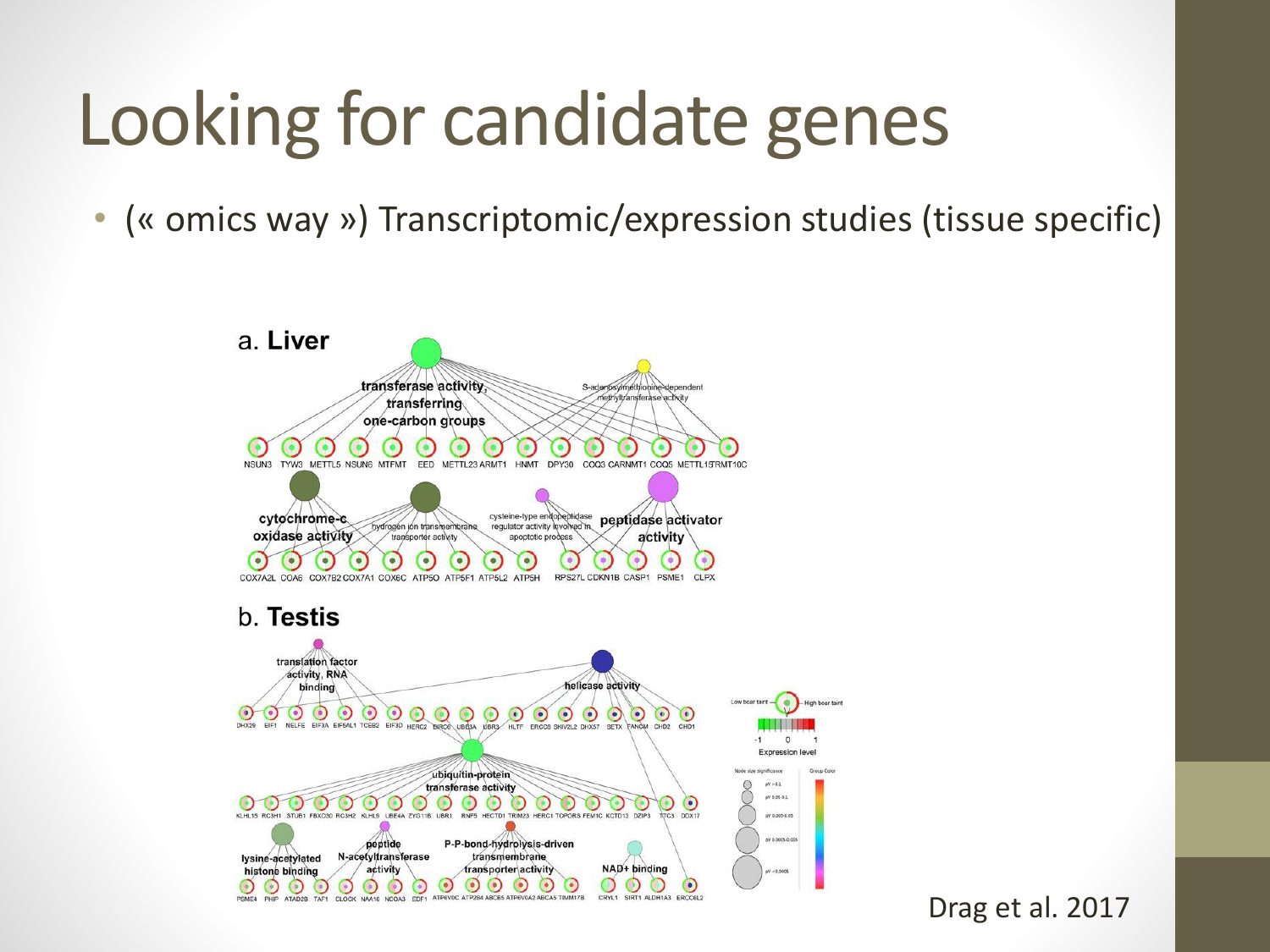# Looking for genes: QTL

• Quantitative trait loci approach



Große-Brinkhaus et al. 2015

• Improved by density of SNP microarrays/whole genome sequence data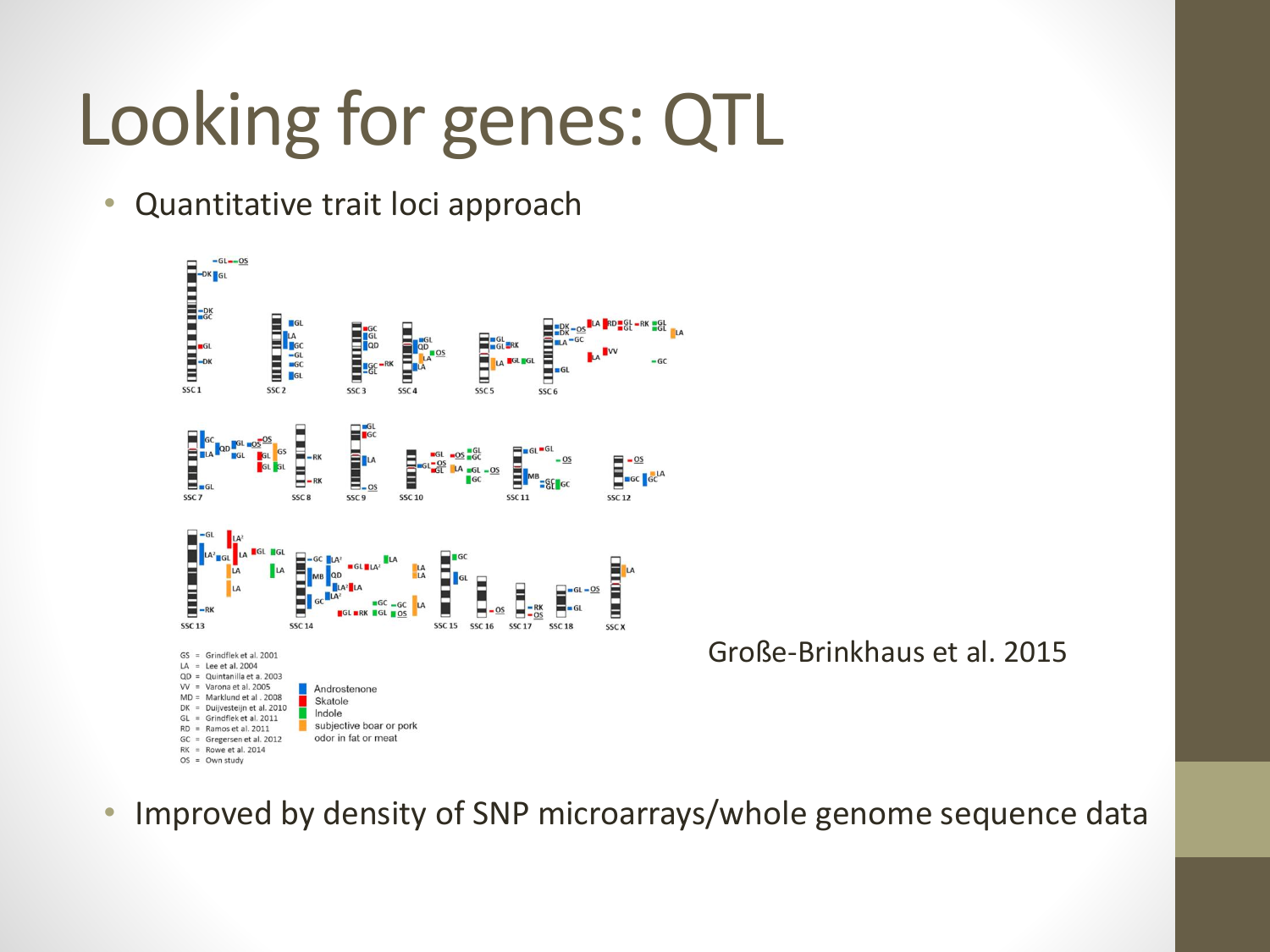### Looking for mutations

- Knowing the gene (QTL) is not enough
- Need to determine causal mutations
	- access to high quality pig genome sequence
	- gene annotation



> no clear proof of causal mutations influencing boar taint, up to now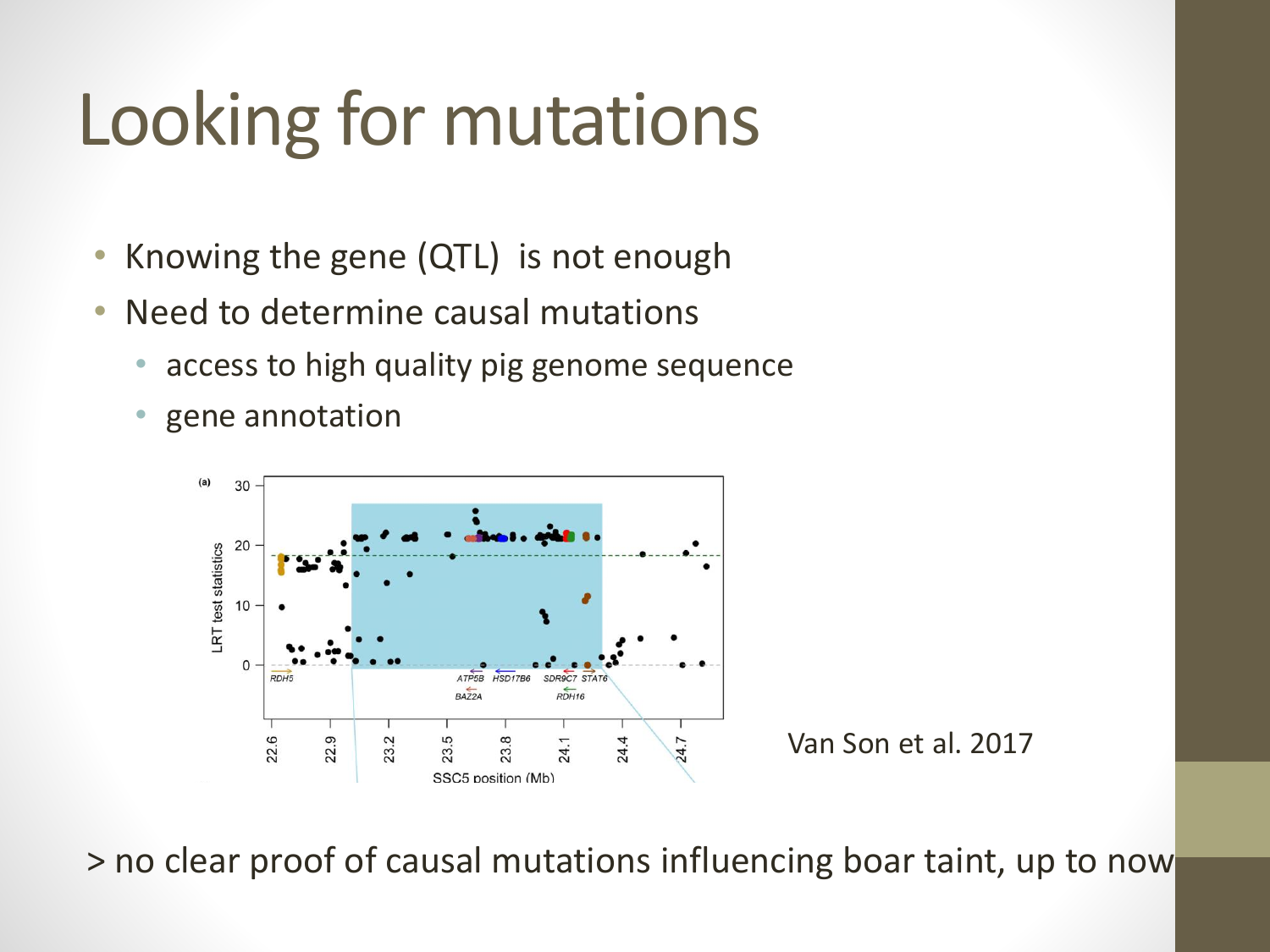### Selection: Use of existing variation

- Some breeds are more at risk
	- Dam *vs* Sire lines
	- Local breeds

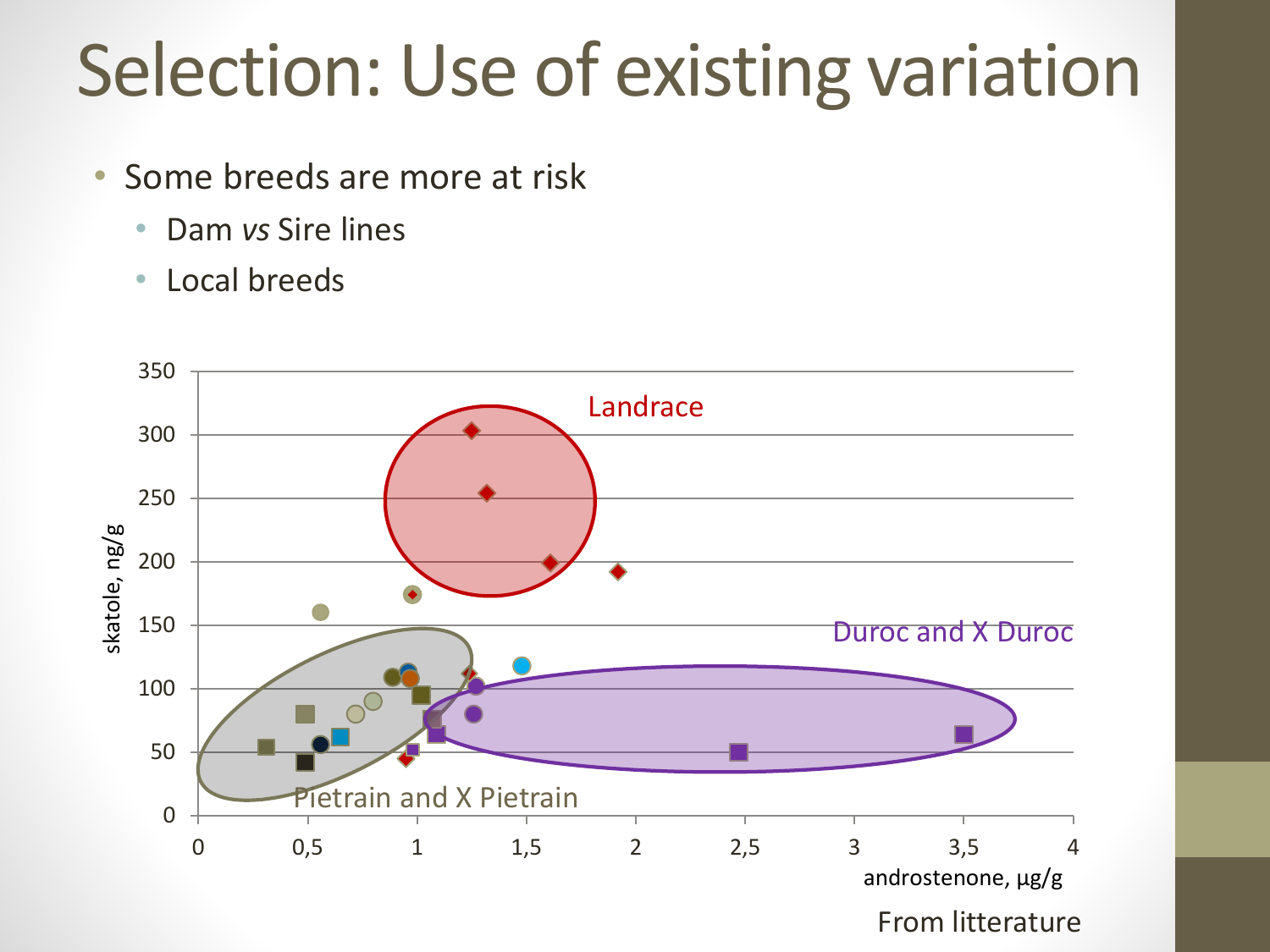#### Selection: Use of existing variation

- Implement selection
	- Direct  $(A/S)$  = Switzerland but abandoned
	- Direct (A/S): Low boar taint AI-boars, regional importance
	- (In)direct (HNS) = Topigs-Norsvin, efficient in sire lines
	- Indirect (estradiol) = mainly for androstenone
	- Post selection AI-boars (≠selection)
- Need for Performance testing and breeding objectives
	- HNS > qualification of testers
	- A and S > cost
	- Weighting of A and S and HNS-Scores: Non linear approach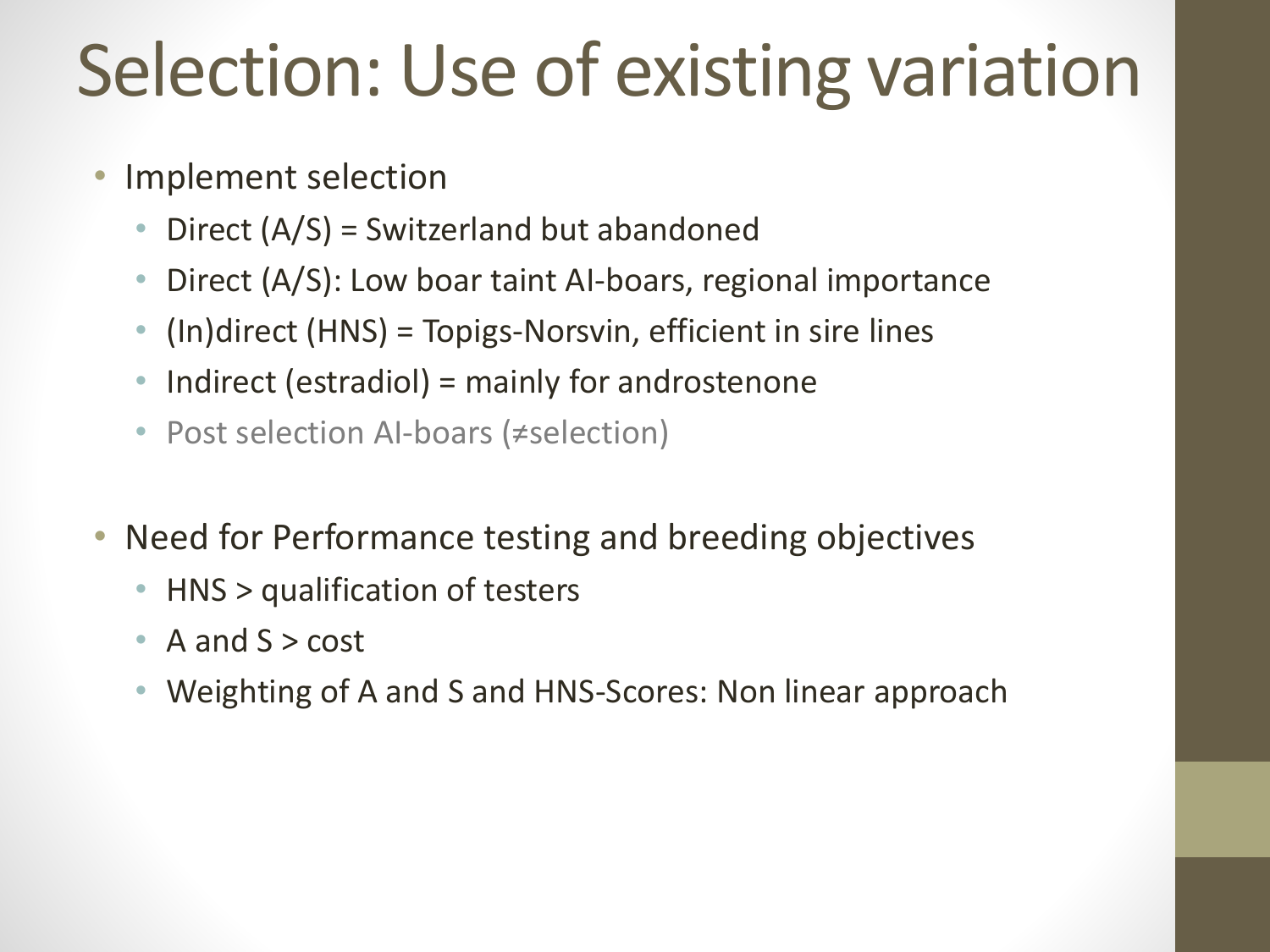# Use of QTL/genetic markers

- Haplotype-based strategy (after QTL location)
	- Ex : haplotype on SSC6 associated with a lower level on androstenone
- Selected SNP based strategy
	- SNP in candidate genes
	- Ex : Canada (103 SNP in candidate genes, high and low boar taint sires, no difference observed between their progeny)
- Benefit from genomic data (Genomic Selection)
	- similar accuracy in comparison to conventional EBV but possibly cheaper
	- no improvement of GS-accuracy by pooling SNP-data of different breeds
		- improved marker density or using sequence data might help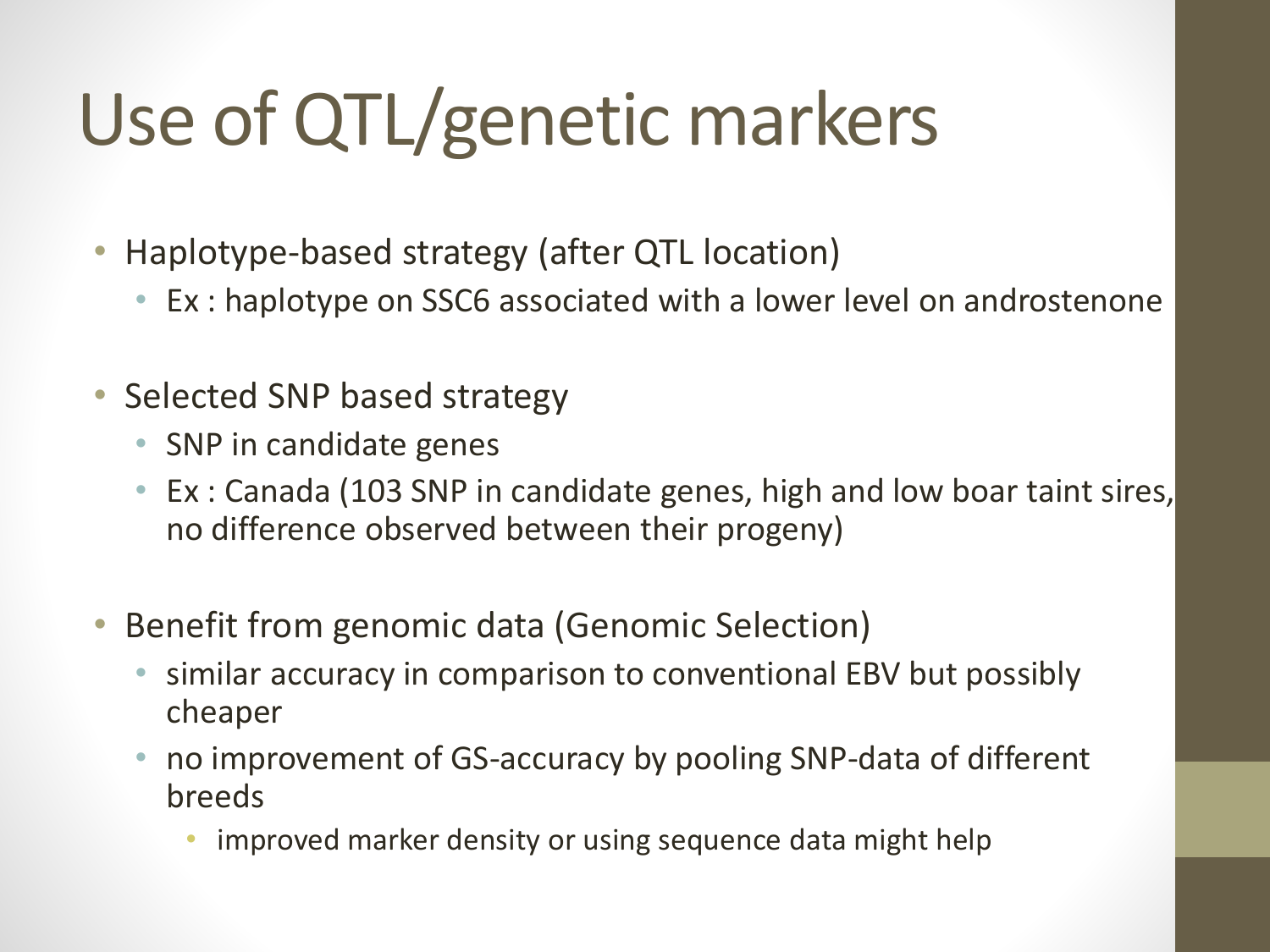#### Use of causal mutation

- For the moment none clearly identified
- Induce mutations
	- Genome editing (but in EU : Gene Edited Organisms = GMO)
	- Ex : Hendrix > impact on pubertal development
	- Still to be demonstrated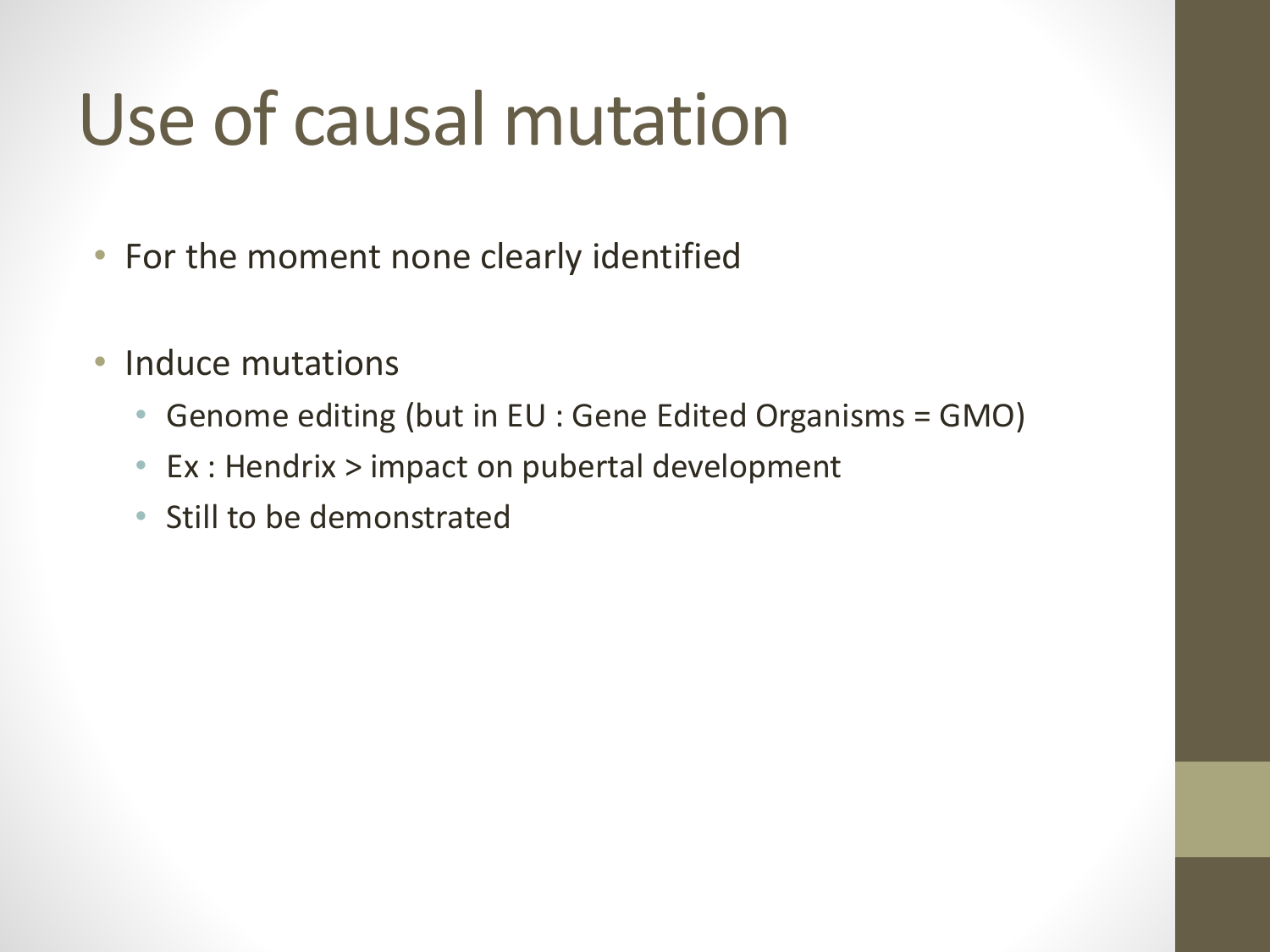#### Relation with other traits

- Selection has to be balanced
	- Production traits > no adversory effects expected
	- Meat quality traits > limited effect expected except IMF and/or fatty acid composition
	- Reproduction traits > uncertain (positive/neural/unfavourable ?)
		- breed/line specific !
	- Behavioural traits > scarcely known (but unfavourable)
- Impact of genome editing
	- To be evaluated